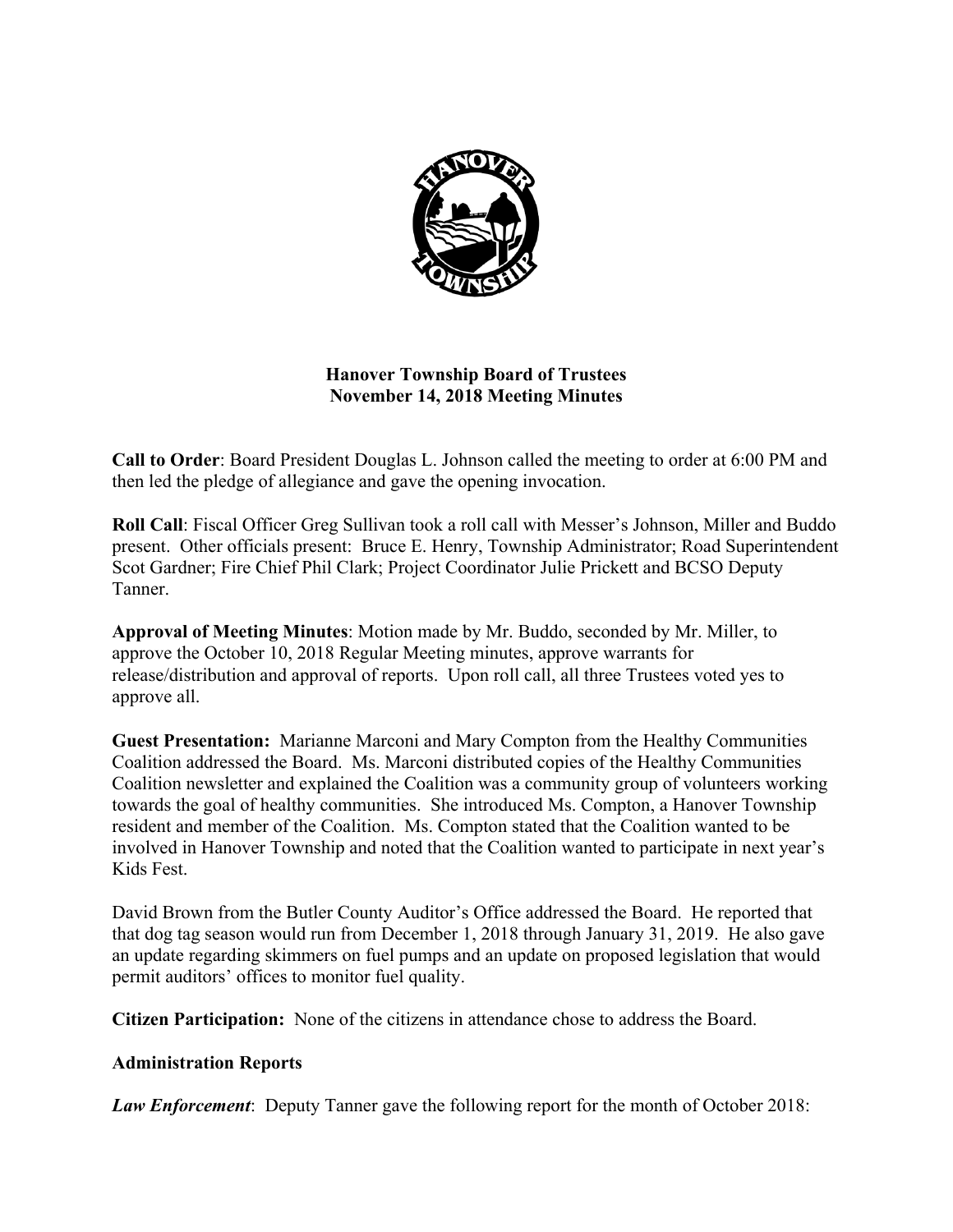# **Butler County Sheriff's Office District #6 Hanover Township Contract Cars Monthly Report for October 2018\*\***

| <b>Activity Area</b><br><b>Month Totals*</b> | YTD        |  |
|----------------------------------------------|------------|--|
|                                              |            |  |
| Dispatched Calls: 240                        | 1649       |  |
| Felony Reports: 01<br>٠                      | 21         |  |
| Misdemeanor Reports: 16                      | 123        |  |
| Non-Injury Crash: 08<br>$\bullet$            | 49         |  |
| Injury Crash: 06<br>$\bullet$                | 29         |  |
|                                              | .222       |  |
| Assists/Back Up: 35                          | 208        |  |
| Felony Arrests: 01<br>$\bullet$              | 08         |  |
| Misdemeanor Arrests: 03<br>$\bullet$         | 32         |  |
| <b>OMVI</b> Arrests: 00                      | 00         |  |
|                                              | .34        |  |
| Traffic Stops: 20<br>$\bullet$               | 150        |  |
| Moving Citations: 19                         | 130        |  |
| <b>Warning Citations: 05</b>                 | 40         |  |
| Civil Papers Served: 7                       | 13         |  |
| <b>Business Alarms: 00</b><br>$\bullet$      | 20         |  |
| Residential Alarms: 10<br>$\bullet$          | 63         |  |
| Special Details: 22<br>$\bullet$             | 151        |  |
| COPS Times: $5,200$ ( <i>Min.</i> )          | 47,200 Min |  |
| Vacation Checks: 06                          | 148        |  |
|                                              |            |  |

Reporting: \*\* Stats are for Deputy Mayer and Deputy Tanner. Prepared by BEH.

*Fire/EMS*: Chief Clark presented the following report for the month of October 2018:

**Hanover Township Fire Department Monthly Report for October 2018- Phil Clark Fire Chief (Presented in November 2018)**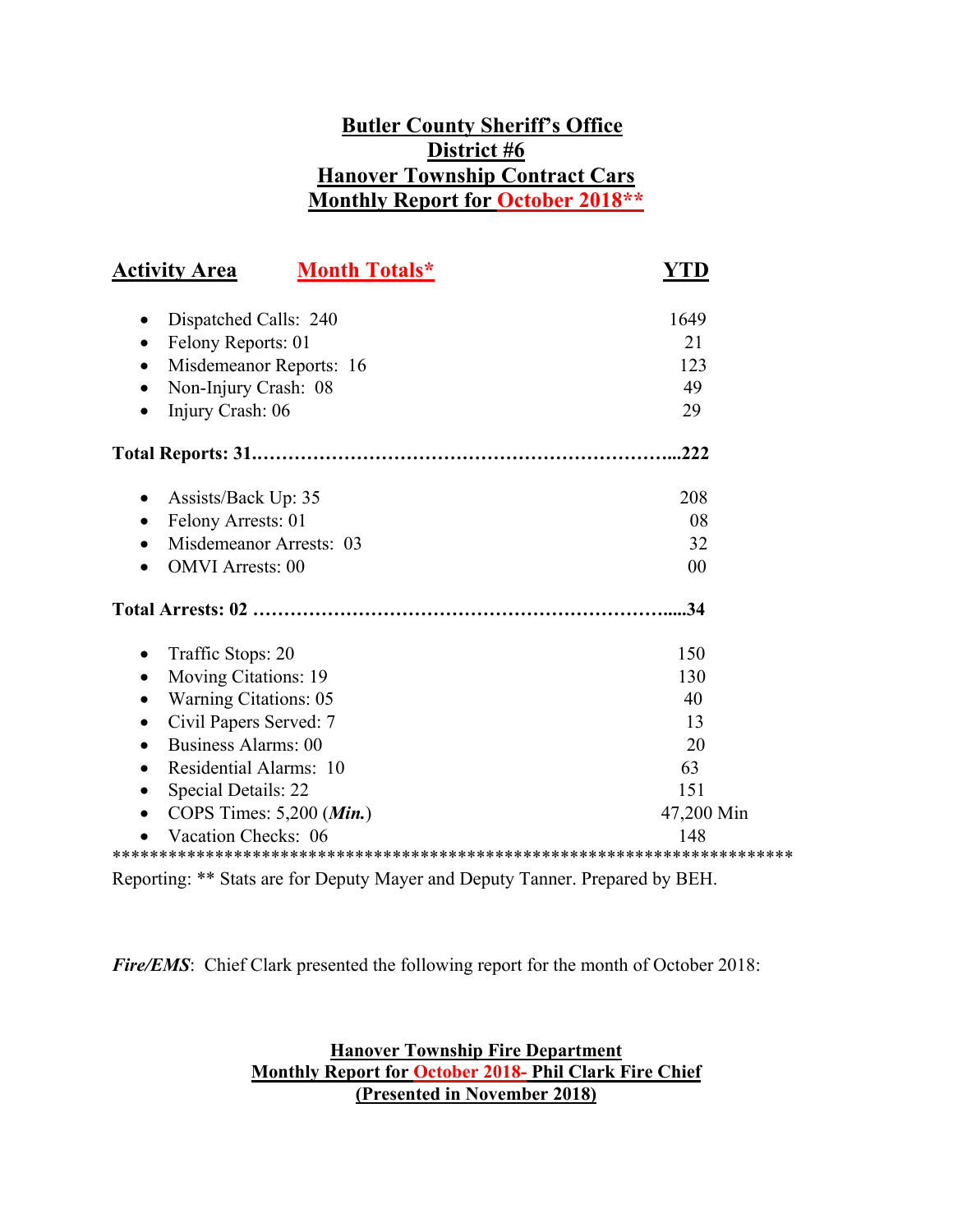Run and detail activity for the Fire and EMS operations are reflected in the following numbers:

|                                                 |     | <b>Month</b>                                 | <b>YTD</b> |
|-------------------------------------------------|-----|----------------------------------------------|------------|
| <b>Emergency Medical Operations/Squad Runs:</b> |     | 58                                           | 416        |
| Motor Vehicle Accidents:<br>$\bullet$           |     | 10                                           | 68         |
| Fire Runs:<br>$\bullet$                         |     | 13                                           | 98         |
| Fire Inspections:                               |     | 01                                           | 04         |
| <b>Knox Box Details</b><br>$\bullet$            |     | 00                                           | 00         |
| Other<br>$\bullet$                              |     | 00                                           | 00         |
| Total for the month:                            |     | <b>82 Runs/Operations</b><br>(Fire/EMS Runs) |            |
| <b>Total Year 2018: 617 Runs/Operations</b>     |     |                                              |            |
| <u>.</u>                                        |     | (Oct 2017: 57 Runs/Operations)               |            |
| Total for 2017                                  | 689 |                                              |            |
| Total for 2016                                  | 705 |                                              |            |
| Total for 2015                                  | 733 |                                              |            |
| <b>Total for 2014</b>                           | 809 | 5 year average: 737                          |            |
| Total for 2013<br>2006                          | 750 | 12 Year Average: 701 since                   |            |
| Total for 2012                                  | 693 |                                              |            |
| <b>Total for 2011</b>                           | 719 |                                              |            |
| Total for 2010                                  | 748 |                                              |            |
| Total for 2009                                  | 676 |                                              |            |
| Total for 2008:                                 | 669 |                                              |            |
| Total for 2007:                                 | 717 |                                              |            |
| Total for 2006:                                 | 505 |                                              |            |

*Road/Cemetery*: Road Superintendent Scot Gardner presented the following report for the month of October 2018:

# **SUPERINTENDENT'S REPORTS (November 14, 2018)**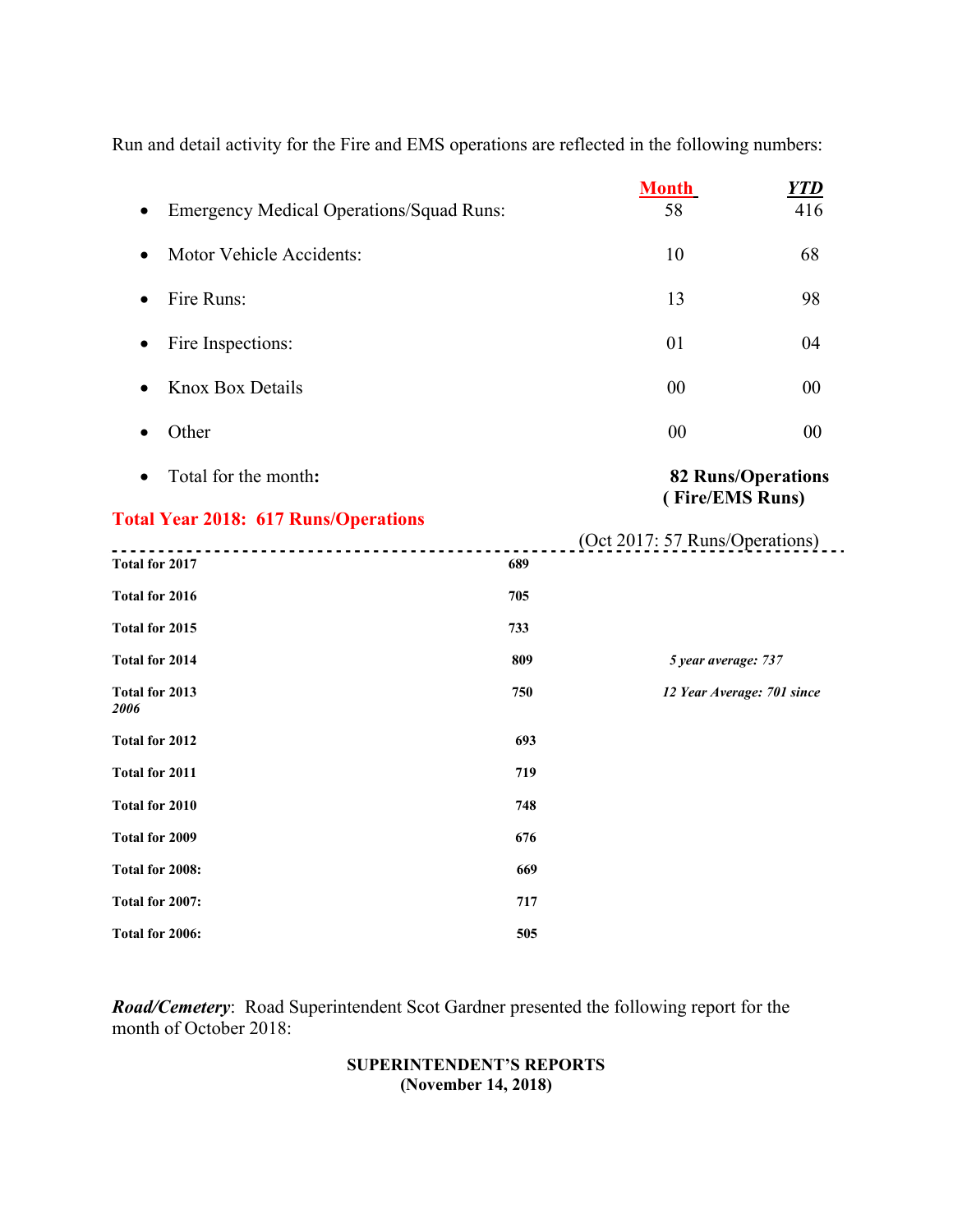Millville Cemetery Operations Report October 1 through October 31, 2018

| 1 Graves sold to Township residents (@ \$610)------------\$ 610.00      |        |
|-------------------------------------------------------------------------|--------|
| 2 Graves sold to nonresidents (@ \$895)----------------------\$1,790.00 |        |
|                                                                         | 0.00   |
|                                                                         |        |
| 0.00                                                                    |        |
|                                                                         |        |
| Foundation and Marker installation fees--------------------\$ 3,489.00  |        |
|                                                                         | 0.00   |
|                                                                         |        |
| <b>Refund from Cintas</b>                                               | 114.10 |
|                                                                         |        |

Other Cemetery activities:

- 1. Fixed graves and sink holes
- 2. Cleaned the office and garage
- 3. Worked on equipment
- 4. Cut grass four times and weed-eat one time
- 5. Built, set and poured 12 foundations
- 6. Set one Veteran marker

### **Road, Streets and Park (Scot Gardner)**

- 1. Picked up one deer carcass on Hogue Road and one on US 27.
- 2. Replaced a 25MPH sign that had been run over on Columbus Drive south.
- 3. Trimmed trees in Alamo Heights and Queen Acres.
- 4. Performed ditching on Shank Road.
- 5. Cut up and removed a tree on Gardner Road.
- 6. Repaired a curb on Greenlea Drive.
- 7. Performed a road check after high winds on October 14 and cut up a tree on Four Mile Road.
- 8. Performed ditching on the dead-end of Morman Road.
- 9. Installed a light ballast in the gear room at the Firehouse.
- 10. Replaced fluorescent light tubes in the Community Center.
- 11. Cut grass on all Township properties twice.
- 12. Replaced the flagpole rope at the Veterans Memorial and the Community Center.
- 13. Pulled out trees, cut weeds and re-seeded the Firehouse retention pond.
- 14. Replaced part of the ridge cap and shingles blown off by wind on the Community Center.
- 15. Replaced the silt fence around our concrete pile.
- 16. Worked on equipment.
- 17. Performed monthly truck, park, and storm water inspections.

Mr. Miller requested an update on the status of the new Road Department truck. Mr. Gardner reported that the delivery date was behind schedule and the truck was now expected to be delivered in late January or early February.

## *Administrator's Report (Financials and Personnel Issues)*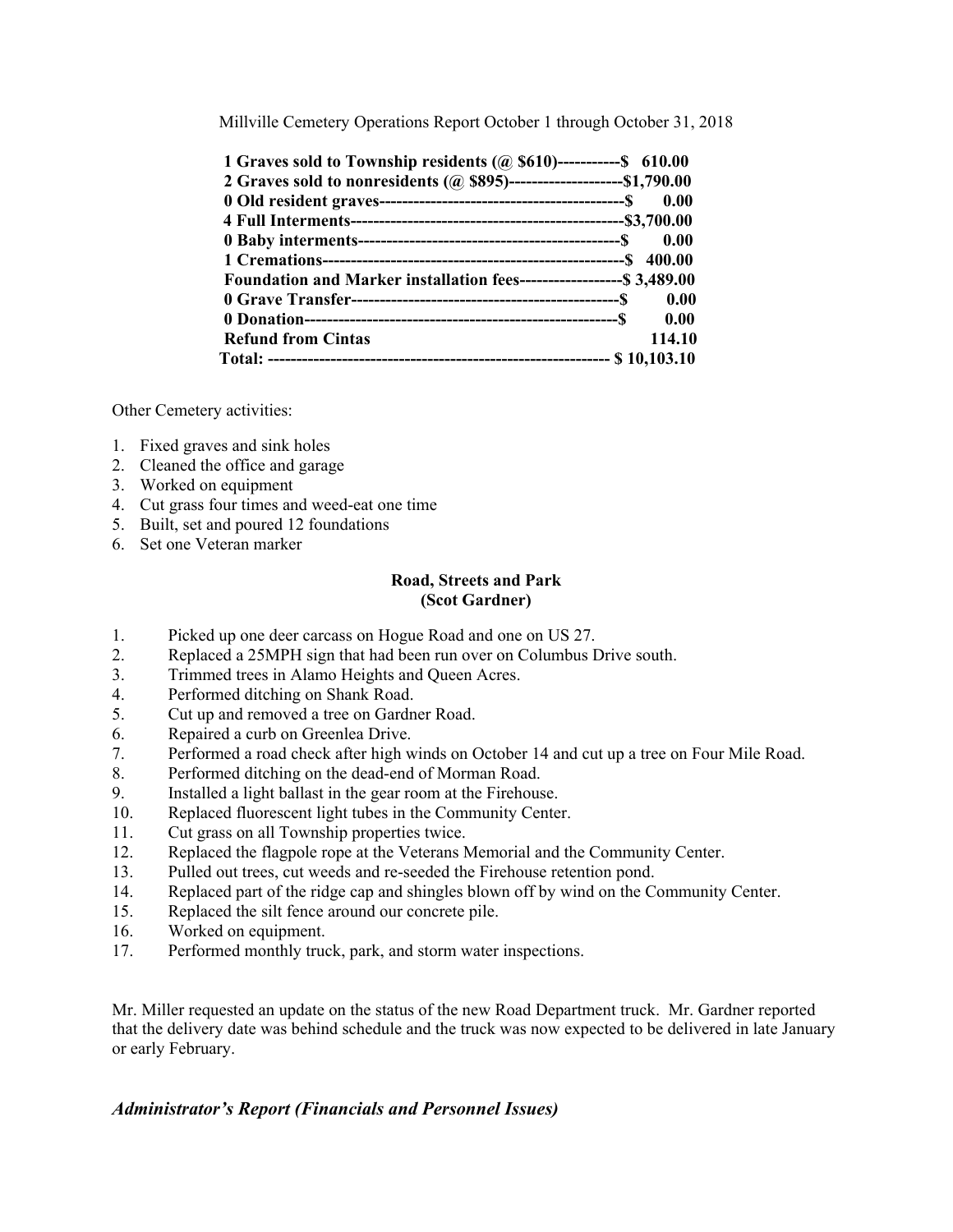Mr. Henry presented the following report to the Board:

#### **Administrator October Summary Report (November 2018)**

- Fire/EMS Run Data: Dispatch Log information for October 2018; Prepared summary overview of data.
- **Fire Department**: Finalized paperwork on the delivery of the new pumper/tanker. Worked with the Fire Chief to prepare SCBA specifications and bid notice.
- **Park:** Received quote for playground rubberized surface repair. PO was prepared by the Fiscal Officer with an estimate of \$1200.00
- **Nuisance Properties:** Worked on properties in Alamo Heights, SR 177, Stahlheber Road and Boyle Road. Following up with an attorney on lien searches. Still waiting on final word from Shady Nook representatives (met with their attorney plus a follow up phone call)
- **Township 2018 Road Program:** Final invoices were received and processed for the chip/seal and black mat applications for the road work completed this year.
- **Outside Legal Counsel:** Worked with Montgomery Rennie and Jonson law firm on ongoing issues at the state level.
- **Records and Records Commission**: Have been boxing older records as the Township file storage is at capacity. Still looking for a longer term solution. Need to schedule a Records Commission meeting.
- **Property and Liability Insurance:** Submitted paperwork to OTARMA to properly insure the new tanker/pumper.
- **Board, Financial Reports and Payroll Reports (ongoing)**: Obtained data from the Fiscal Officer and prepared Township funds analysis for the monthly Board meeting. Prepared Trustee packets. Prepared numerous contracts and permits for facility rentals. Worked with Ms. Prickett on payroll issues and time sheets for staff.
- **Health Insurance Renewal:** Ongoing issue: Continued followed up with the Township Broker, Wichert Insurance Agency, and Anthem Blue Cross Blue Shield related to prescription program problems. Anthem continues to be a major frustration. Some progress was made at the end of October.
- **Park Committee and Haunted Harvest Event:** Scheduled Park Committee meetings to plan and set up for the Haunted Harvest Event. Purchased materials/supplies for the event. Worked with Julie Prickett and Park Committee members to run the event on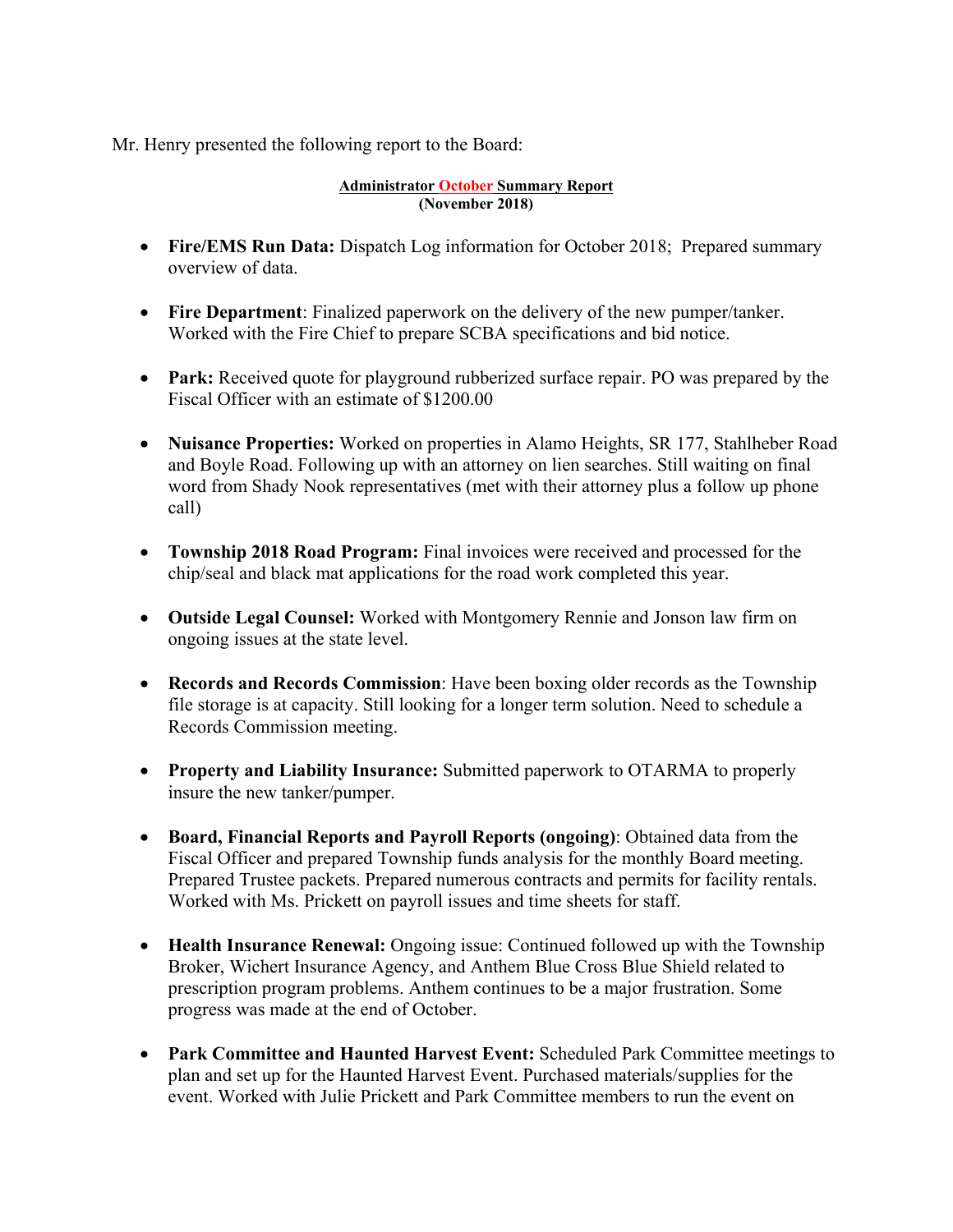Sunday October 28, 2018. Approximately 120 kids participated in the event along with their parents.

- **Open Burning Issues:** Continue to field many complaints regarding illegal open burning. Provided information fliers to residents. Made contact with the owner of 1118 Beisinger Road in regard to ongoing open burn problems. Also consulted with Butler county Building and Zoning as well as Southwest Ohio Air Quality Agency.
- **BREC Grants:** Received one grant award for special event radio communications. The employee ID system was not approved.
- **FMLA**: Prepared updates and new forms for FMLA and will present at an employee meeting to be held October 5, 2018.

# **Personnel Actions and Other Items of Note**

# *Appointment of new personnel and Personnel actions:*

## *Fire Department:*

Salary Adjustments made in October for Lt. Jeffrey Goble FF/EMT P to \$18.00 per hour for shift fill in work on station; Evan Reedy to \$17.50 per hour as PT FF/EMT-A on station duty- as per authorized Pay Plan and submitted Personnel Action Form.

Hire Matthew H. Tamplin 104 S. Main Street Palestine, Ohio as an FF/EMT-P part time on station duty at \$17.00 per hour subject to successful completion of background review and sign off by the Township Administrator.

**Volunteer Status Hires** (Call In):Darius K. Thompson 2123 Stahlheber Road 45013 Firefighter \$18.00 per hour; Ryan T. Jovanovich 1823 Stahlheber Road 45013 Firefighter \$18.00 per hour both effective November 15, 2018 subject to final background check and sign of by the Township Administrator.

**Salary Adjustments consistent with approved pay plan effective November 1, 2018** as recommended by Chief Clark: Eric Weis FF/EMT PT \$14.00/hr; Taylor Althammer EMT PT \$14.00/hr; Mathew Estridge FF/EMT \$14.00/hr PT; Liam Herold FF/EMT PT \$14.00/hr; Jennifer Goble FF/EMT-A \$16.00/hr PT; Brian Massey FF/EMT PT \$14.00/hr; Ryan Rhodus FF/EMT PT \$14.00/hr; Melissa Schmitt Paramedic \$17.50/hr PT; Alex Weis FF/EMT PT  $$14.00/hr.$ 

# *Road Department and Cemetery:*

Seasonal personnel time ended.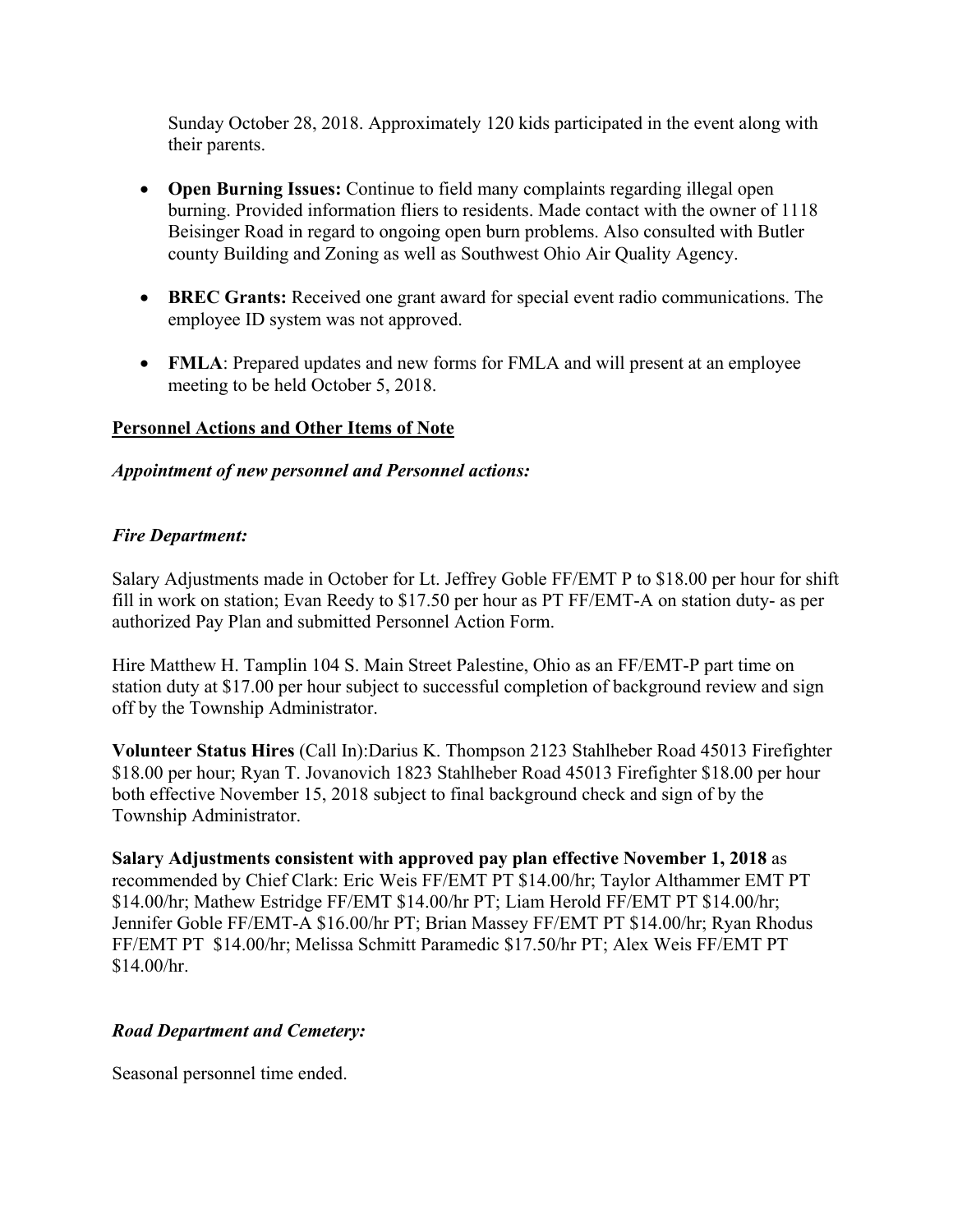# *Other General Actions Non-Personnel Related: (Still in Progress- Ongoing)*

**Ongoing: Studying ways to secure records** properly and find space as the Township storage is limited at this time. Also still have to finish new formatting of approved Records Retention Schedule to be presented to the state. Older files have been placed in file cardboard storage boxes. (Still working on these issues). Records storage is a problem as space is very limited.

**Admin Security and Protection of Records**: This issue needs to be addressed as soon as the budget will allow. Proposals have been sought in earlier in the year. Waiting on possible alternatives.

**For the Fire Department**: New Pumper/Tanker arrived and was officially accepted on October 10, 2018. Insurance coverage was arranged.

**Road Department Truck**: The unit is in final phases of completion. Should have the unit by the end 2018.

**Strategic Planning Session Needed**: A working meeting is recommended to assess the direction of the Township and priorities as schedule changes, costs, and settlements of new revenue have been received. This would include discussion of the adjustments made to the 2018 Road Program, the 2019 Road Program issues, equipment purchases, and projections for the future.

## **Of Note- Budget Information for October 31, 2018**

**Cash Balance as of October 31, 2018: \$1,598,162.43** 

**1) Total Expenditures all funds for October 2018**: \$395,638.64 / **Revenue:** \$80,085.68

**2) Total General Fund cash on hand October 2018: \$**527,867.58 (33.03%) of Total funds

**3) Total Fire/EMS Fund cash on hand October 2018**: \$529,214.05 (33.11%) of Total funds

#### **4)** *Monthly Revenue and Expenditure Reports by fund are attached to this report.*

## *History of Cash Balances*

#### **Fiscal Year 2014 Fiscal Year 2015**

| Jan-Cash Balance: \$1,380,611.21   | Jan:  | \$1,148,374.71 |
|------------------------------------|-------|----------------|
| Feb-Cash Balance: \$1,331,175.05   | Feb:  | \$1,158,413.75 |
| Mar-Cash Balance: \$1,259,054.92   | Mar:  | \$1,551,667.37 |
| April-Cash Balance: \$1,546,929.78 | Apr:  | \$1,458,584.04 |
| May-Cash Balance: \$1,524,373.14   | May:  | \$1,477,662.73 |
| June-Cash Balance: \$1,506,977.71  | June: | \$1,393,267.44 |
| July-Cash Balance: \$1,517,738.15  | July: | \$1,332,264.37 |
| Aug-Cash Balance: \$1,286,101.15   | Aug:  | \$1,125,949.35 |
| Sept-Cash Balance: \$1,533,842.91  | Sept: | \$1,449,880.79 |
| Oct- Cash Balance: \$1,444,676.89  | Oct:  | \$1,362,945.99 |
| Nov- Cash Balance: \$1,384,569.72  | Nov:  | \$1,194,472.00 |
| Dec-Cash Balance: \$1,324,682.90   | Dec:  | \$1,093,559.61 |

| Jan:  | \$1,148,374.71 |
|-------|----------------|
| Feb:  | \$1,158,413.75 |
| Mar:  | \$1,551,667.37 |
| Apr:  | \$1,458,584.04 |
| May:  | \$1,477,662.73 |
| June: | \$1,393,267.44 |
| July: | \$1,332,264.37 |
| Aug:  | \$1,125,949.35 |
| Sept: | \$1,449,880.79 |
| Oct:  | \$1,362,945.99 |
| Nov:  | \$1,194,472.00 |
| Dec:  | \$1,093,559.61 |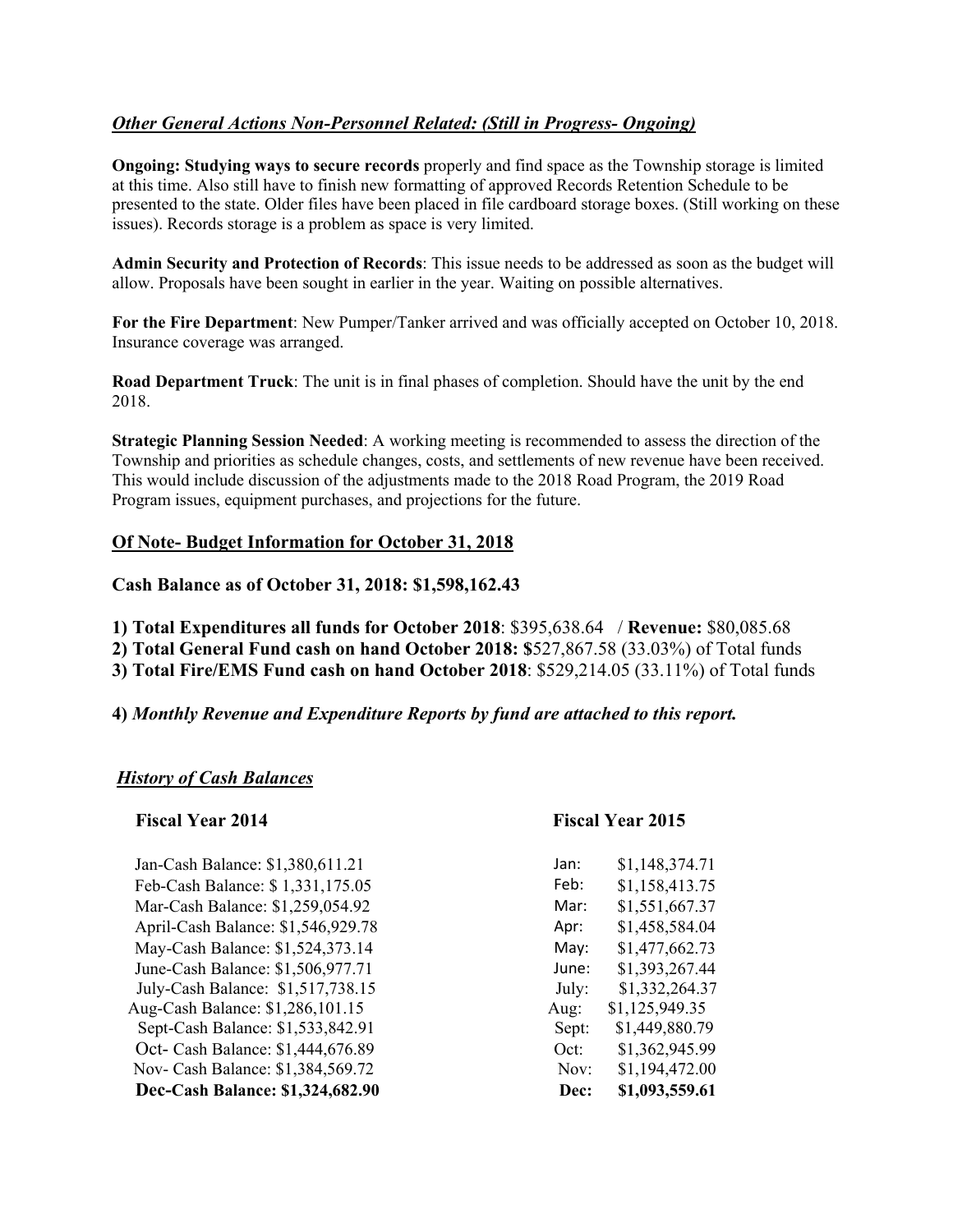#### **Fiscal Year 2016** Fiscal Year 2017

 **Jan- Cash Balance: \$1,086,880.70 Feb- Cash Balance: \$ 975,051.11 Mar- Cash Balance: \$ 929,271.02 Apr- Cash Balance: \$1,259,751.18 May- Cash Balance: \$1,256,517.69 June- Cash Balance: \$1,231,659.27 July- Cash Balance: \$1,136,203.94 Aug- Cash Balance: \$1,088,071.02 Sept- Cash Balance: \$1,231,337.97 Oct-** Cash Balance: \$1,199,176.98 **Nov- Cash Balance: \$1,083,268.01 Dec-** Cash Balance: \$1,046,996.51

#### **Fiscal Year 2018**

 **Jan- Cash Balance: \$1,163,186.72 Feb- Cash Balance: \$1,073,432.10 Mar- Cash Balance: \$1,074,034.55 Apr- Cash Balance: \$1,716,834.06 May- Cash Balance: \$1,692,832.17 June- Cash Balance: \$1,622,292.66 July- Cash Balance: \$1,646,449.31 Aug- Cash Balance: \$1,584,537.39 Sept- Cash Balance: \$1,913,802.96 Oct- Cash Balance: \$1,598,162.43** 

| .lan:       | 888,346.09<br>S |
|-------------|-----------------|
| Feb:        | S<br>902,459.77 |
| Mar:        | S<br>900,176.59 |
| Apr:        | \$1,471,639.15  |
| <b>May:</b> | \$1,413,018.92  |
| June:       | \$1,359,085.19  |
| July:       | \$1,321,950.79  |
| Aug:        | \$1,274,996.15  |
| Sept:       | \$1,646,935.23  |
| Oct:        | \$1,511,096.61  |
| Nov:        | \$1,286,649.51  |
| Dec:        | \$1,243,274.81  |

**General Notes: The Fiscal Officer and Administrator are very concerned about the ongoing significant negative impact of property devaluations and state cuts have had on the budget/revenues as discussed in previous Board briefings and reports. Plans are underway to make any necessary adjustments for fire operations until levy revenues are received the first half of 2017. Other areas such as road related issues and General Fund problems continue to exist and will need attention as previously discussed. The Tax Budget filed in July 2016 had some significant reductions. Tax revenue is not rebounding and consideration of an operating levy or other related levy in 2017 is critical to the Township well being.** 

**January 2017: Although expenses were held to essential items in 2016 and the total expenditures for 2016 were below 2015 expenditures showing a reduction of \$52,554.69, the General Fund revenues continue to shrink. The Township cannot continue to provide existing service levels through the General Fund as revenues continue to decrease.** 

**July 2017: The Township has not fully recovered from the State of Ohio cuts in revenue to the Township as well as the decrease property values. AS the lower valuation impacted the tax base, the overall budget and specifically the General Fund has decreased below 2015 levels. Projections for 2018 are slightly better but still below levels prior to 2015. To account for these shortages when faced with increasing costs, staff has been limited and no new maintenance projects have been undertaken in all areas- only absolutely necessary repairs.**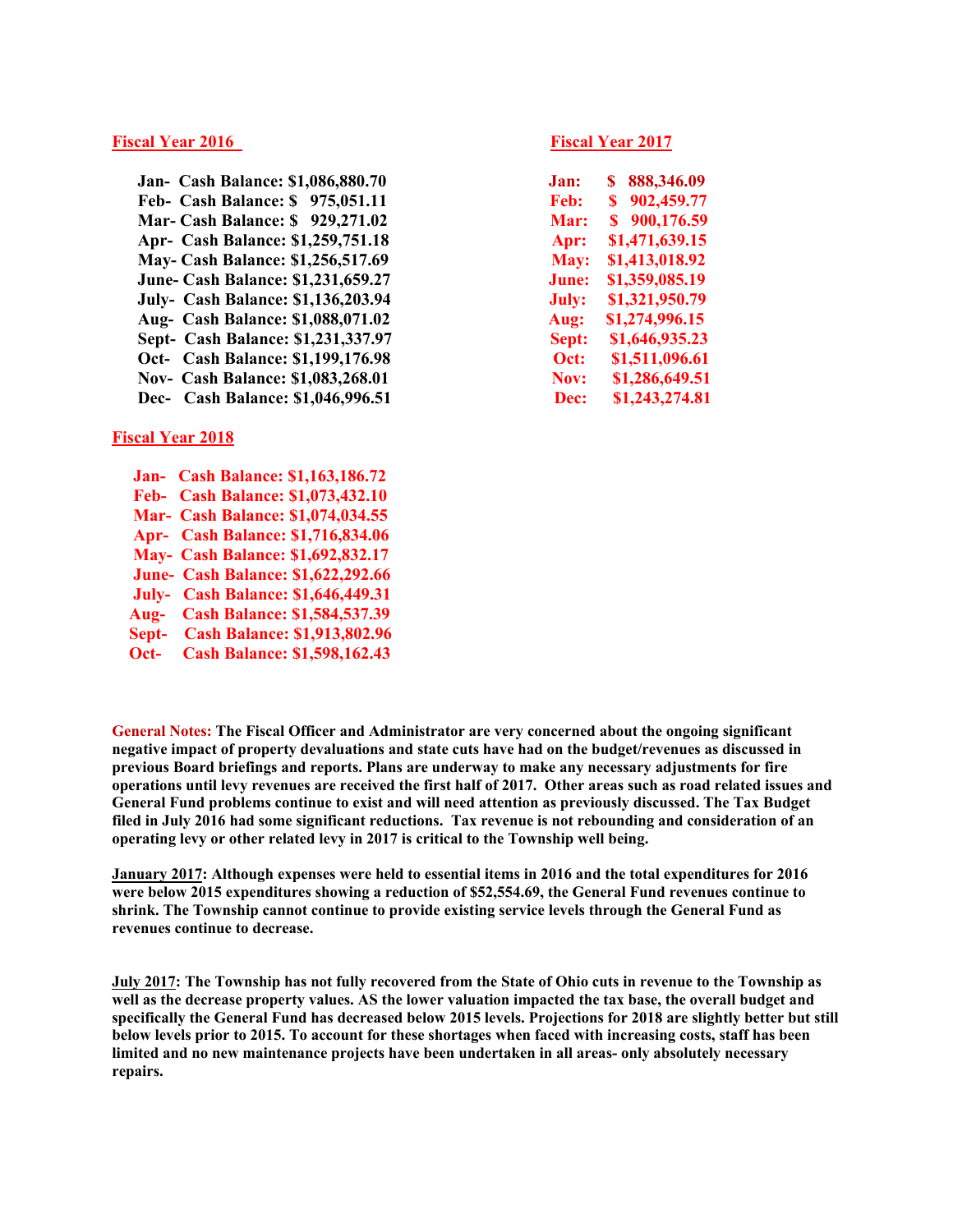**September 2017: Questions arise about the Local Government allocation of the General Fund which has been shrinking over time. In 2007 Hanover Township's allocation was \$278,971.00; in 2017 the amount certified by the County Budget Commission is \$128,166.50 or a 54.1% decrease over this period.** 

**December 2017: With the approval of the General Operating Levy, an additional \$368,262.00 is anticipated per year received in Fiscal Years 2018 through 2022 which will ease the strain on the General Fund. Identified projects needing attention over the 5 year period totals over \$1,890,560.00 with total expected revenue of \$1,841,310.00.** 

**April 2018: Settlement from the County Auditor received second week of April. 2018 Road Program may need adjustment. CD Funding cleared for the sink hole problem on Amarillo Drive.** 

**July 2018: New vehicles for the Fire Department and Road Department will be arriving the last quarter of the year. Lease Purchase agreements and financing must be set up while protecting the Township's Bond Rating. These costs should be examined when a Township Strategic Planning Session is scheduled by the Board.** 

**November 2018: The Township strategy and goal session should be scheduled by the Board in January 2019 after close out of the 2018 fiscal year.** 

Mr. Henry also distributed revenue and expenditure reports to the Board. He noted that the Cemetery Fund revenues were down. Mr. Henry also noted that road related funds had been impacted as final invoices had been processed for chip/seal and black mat applications road work.

Mr. Henry also reported that the Township had received a liability insurance premium rebate from OTARMA in the amount of \$1,529.89 and he requested a motion for the record noting receipt of these funds. Mr. Miller made a **motion**, seconded by Mr. Buddo, to accept and record receipt of \$1,529.89 from OTARMA. Upon roll call, all three Trustees voted yes.

Mr. Sullivan added that, in addition to the road project payments, other recent large expenditures included a payment on the firehouse construction debt and the first payment on the new pumper.

## *Old Business*

*October 2018 Fire/EMS Run Data Summary:* Mr. Henry provided the run data summary for the month of October and noted the average response time was 7.72 minutes. The busiest day for runs was Fridays and first shift was the busiest shift.

*Nuisance Update:* Mr. Henry provide the following report to the Board:

# **Complaints/Nuisance Property Notes (November Meeting 2018)**

- **620 Boyle Road**: A real estate LLC has purchased the property after foreclosure proceedings. New owner has been contacted and ordered to clean up the property clean up and remodeling is underway.
- **1624 Morman Road:** A property maintenance company was taking care of the location (house vacant) but stopped. Still no word or action after action taken by the Township.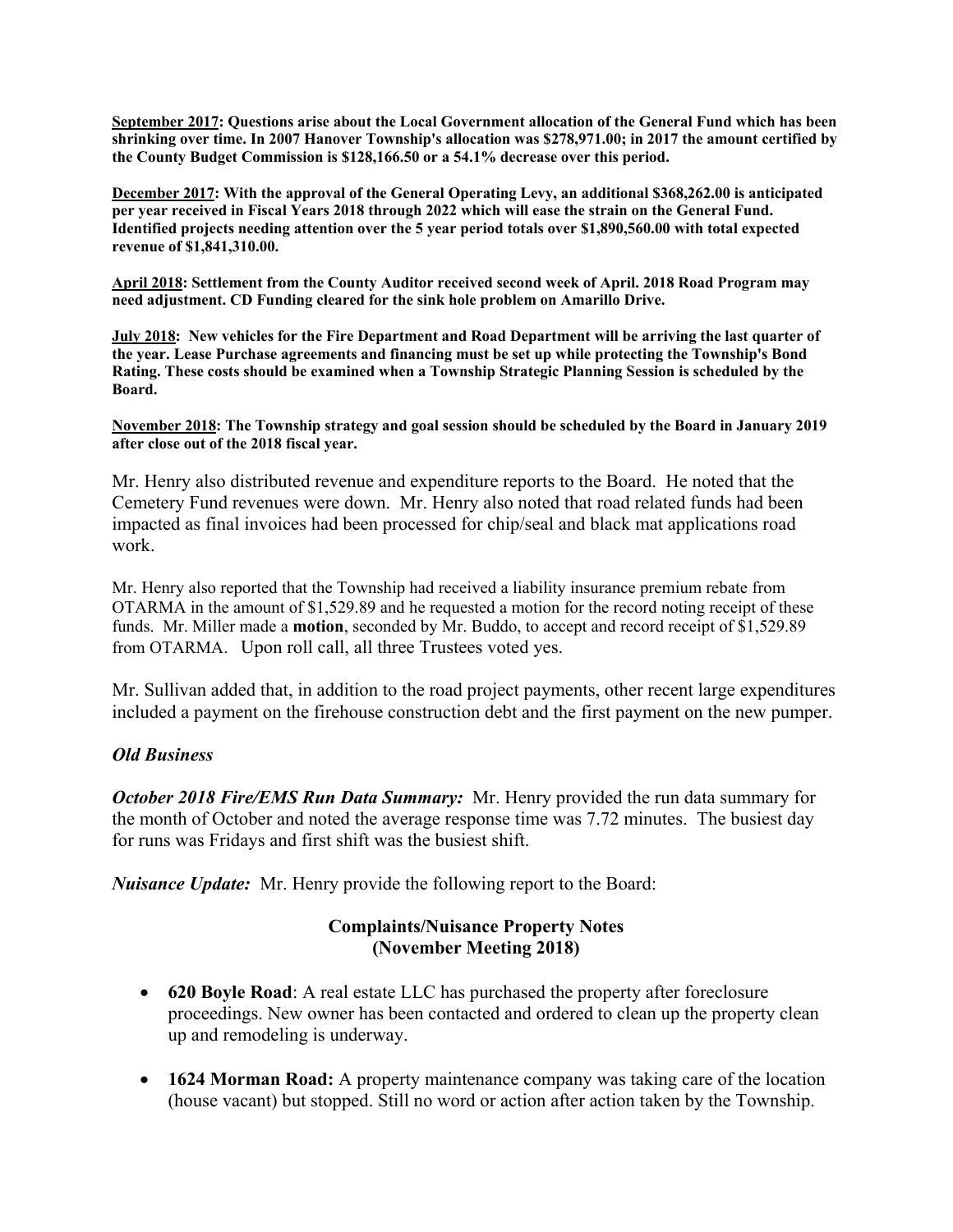- **Shady Nook**: Negotiations are near complete for possible sale of the property or least a portion thereof to Duke Energy. The owner still needs more time to work out the details. The attorney for Shady Nook has stated they will donate the property to the County Land Bank.
- **1953 Vanda Avenue:** The property is in foreclosure proceedings. The maintenance company involved was contacted but ignored the Township's verbal order. Still pending.
- **2020 Stahlheber Road**: Property improvements underway and the house is being remodeled.
- **1901 Hamilton Richmond Road:** Received complaints about this vacant location. The property is a mess and the nuisance process will be started.
- **1958 Hamilton Richmond Road?:** Address is not correct; anonymous complaints left about the junky nature of the property. Follow up is underway.

Mr. Henry noted that the correct address for the last property listed in his report had been identified as 1955 Hamilton Richmond Road.

After some discussion, Mr. Buddo made a **motion**, seconded by Mr. Miller, to direct to Administrator to send a letter to the owner of the property at 1901 Hamilton Richmond Road indicating that a hearing to declare the property a nuisance would be scheduled for the December Board or January Board meeting. Upon roll call, all three Trustees voted yes.

Also after some discussion, Mr. Buddo made a **motion**, seconded by Mr. Miller, to direct the Administrator to continue to work with Jim Fox to get the property at 1955 Hamilton Richmond Road cleaned up. Upon roll call, all three Trustees voted yes.

# *Other Old Business:*

Under Other Old Business, Mr. Johnson asked for an update regarding repair work on the downspouts at the Firehouse. Mr. Henry reported that a third contractor had been contacted and that other repair issues were also being reviewed.

# *New Business:*

*Resolution No. 48-18 – Approve Community Development Block Grant Applications:* Mr. Henry explained that Resolution No. 48-18 was legislation to authorize the filing of 2018 applications for Community Development Block Grant Funds. The Board discussed the list of potential projects that had been developed with input from the community and determined the following projects as its top three priorities for funding ranked in order as follows: 1. Park Restroom Replacement, 2. Community Center Parking Lot Project and 3. Gene Avenue Bridge Repair. After additional discussion, Mr. Buddo made a **motion** to adopt Resolution No. 48-18, which was seconded by Mr. Miller. Upon roll call, all three Trustees voted yes.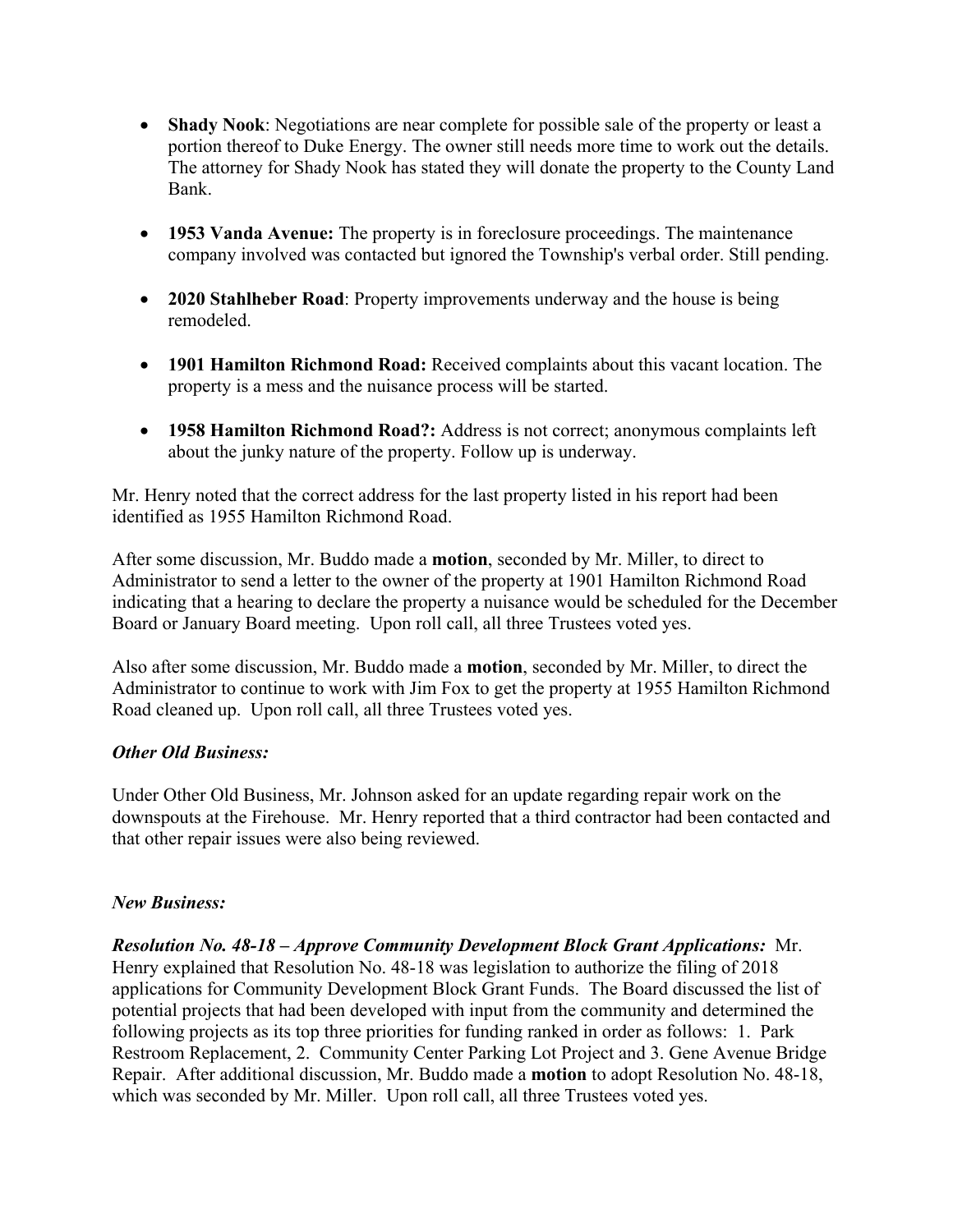#### **Resolution No. 48-18**

### **Authorizing the Filing of the 2018 Application(s) for Community Development Block Grant Funding and Prioritizing of Projects for Hanover Township**

*Whereas*, the Board of Trustees and Township Administration have reviewed the requirements for the 2018 Community Development Block Grant Program; and

*Whereas*, the Township has several key projects that merit consideration under the Community Development Block Grant Program as suggested by citizens and the Administration; and

*Whereas*, key projects were discussed in two Public Meetings with public input solicited on October 10, 2018 and November 14, 2018 and recommendations were received from the Township Ad Hoc Park Committee through discussions over the last 11 months; and,

*Whereas*, all the projects discussed have been placed on a list for continued consideration and guidance to the Township and are reflected in the attachment herewith,

*Whereas,* the Board of Trustees rate several of these projects as a high priority based upon resident input this year and input received from a 2012 Citizen Survey conducted by Miami University.

#### *Be it Resolved by the Board of Trustees of Hanover Township, Ohio*

**Section I**. That the Township after considering citizen input as well as recommendations from the Park Committee do hereby authorize three project applications for Community Development Block Grant Funding in 2018-2019 identifying and rating these projects as set forth in the attachment hereto labeled "Attachment to Resolution No. 48-18 CD Project Ratings."

**Section II.** That the Board will commit in kind services and/or direct cash contribution of up to 10% or more for each of the three projects submitted. Amounts are specified in the attachment hereto.

**Section III**. That the Township Administrator is hereby authorized to complete the necessary documents and sign the appropriate forms to submit said project applications to the Butler County Community Development Department by November 21, 2018

**Section IV**. That the Board of Trustees acted upon this matter in an open public session and is a reflection of the action taken on November 14, 2018.

| <b>Board of Trustees</b>                         | <i>Vote</i> | <b>Attest and Authentication:</b>           |
|--------------------------------------------------|-------------|---------------------------------------------|
| Douglas L. Johnson<br>Larry Miller<br>Jeff Buddo |             | Gregory L. Sullivan<br>Fiscal Officer/Clerk |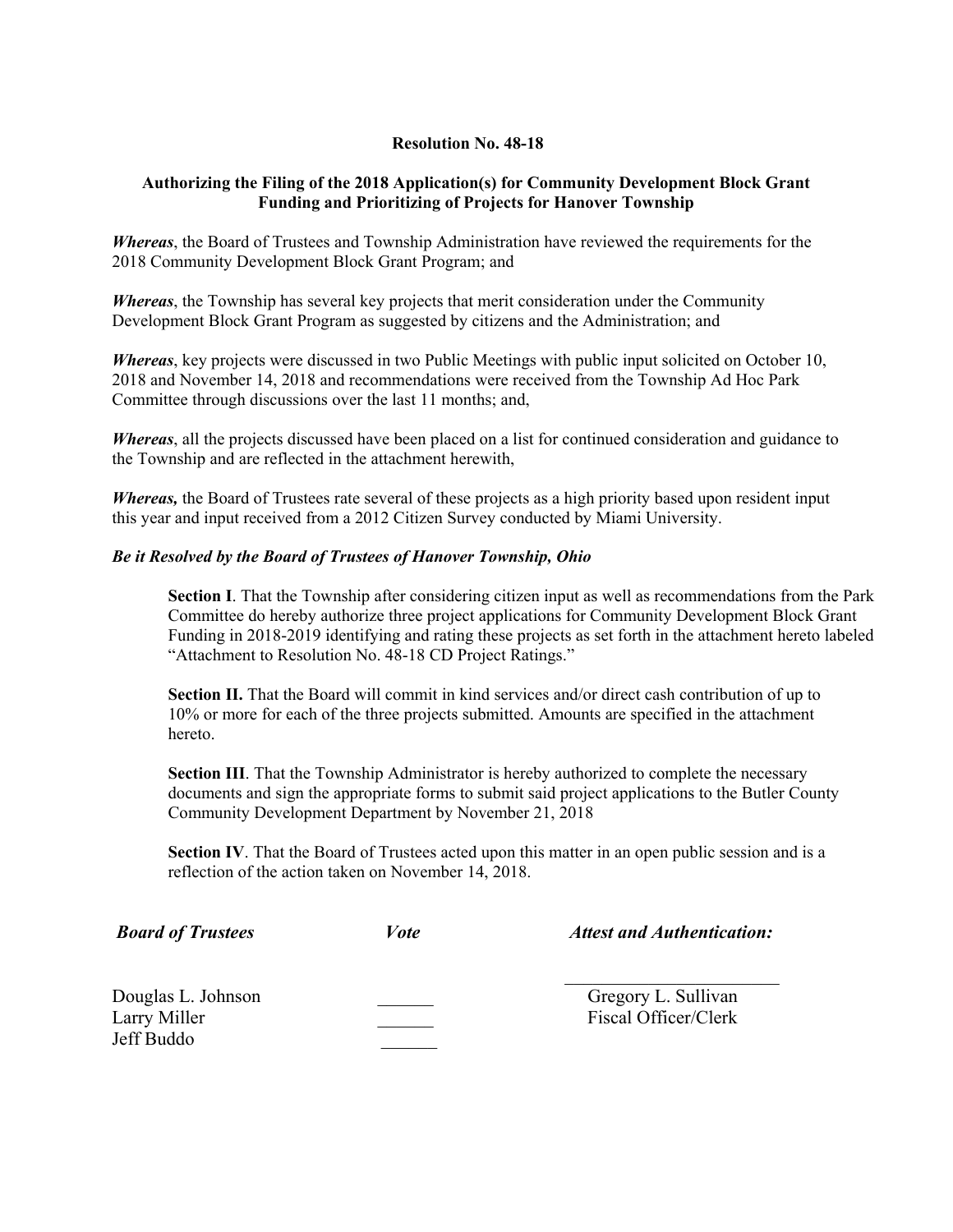*Resolution No. 49-18 – Brine/Beet Juice Purchase/Butler County Engineer's Office:* Mr. Henry explained that Resolution No. 49-18 was legislation to authorize the Township's annual purchase of road brine/beet juice. After some discussion, Mr. Miller made a **motion** to adopt Resolution No. 49-18, which was seconded by Mr. Buddo. Upon roll call, all three Trustees voted yes.

# **Resolution No. 49-18 Authorizing Contract with Butler County Engineer's Office for Brine/Beet Juice**

*Whereas*, Hanover Township annually enters into various agreements with the Butler County Engineer's Office for a number of services including purchase of certain materials such as road brine/ beet juice;

*Whereas* the Butler County Engineer's Office meets all applicable State and local requirements through its bid process for road related services and materials; and

*Whereas*, in order to save money and expedite the bidding process, it benefits the Township to enter into an agreement with the Butler County Engineer's Office for road brine/beet juice (.59 per gallon) to assist with Hanover Township's treatment of roadways in the 2018-2019 winter season,

# *Now therefore be it resolved by the Board of Township Trustees of Hanover Township Butler County, Ohio*

**Section I**. That the Board of Trustees of Hanover Township authorize entering into an agreement to participate with the Butler County Engineer's Office for the purchasing of road brine/beet juice at \$0.59 per gallon delivered for the 2018-2019 winter season.

**Section II**. That the Township Administrator and Road Superintendent are hereby authorized to file and sign all documents associated therewith including the forwarding of the estimated brine/beet juice needed as prepared by the Road Superintendent.

The foregoing resolution was adopted in an open public meeting and is a reflection of the official action taken by the Board of Trustees of Hanover Township Butler County, Ohio on the 14<sup>th</sup> day of November 2018.

| <b>Board of Trustees</b>                         | Vote | <b>Attest and Authentication:</b>           |
|--------------------------------------------------|------|---------------------------------------------|
| Douglas L. Johnson<br>Larry Miller<br>Jeff Buddo |      | Gregory L. Sullivan<br>Fiscal Officer/Clerk |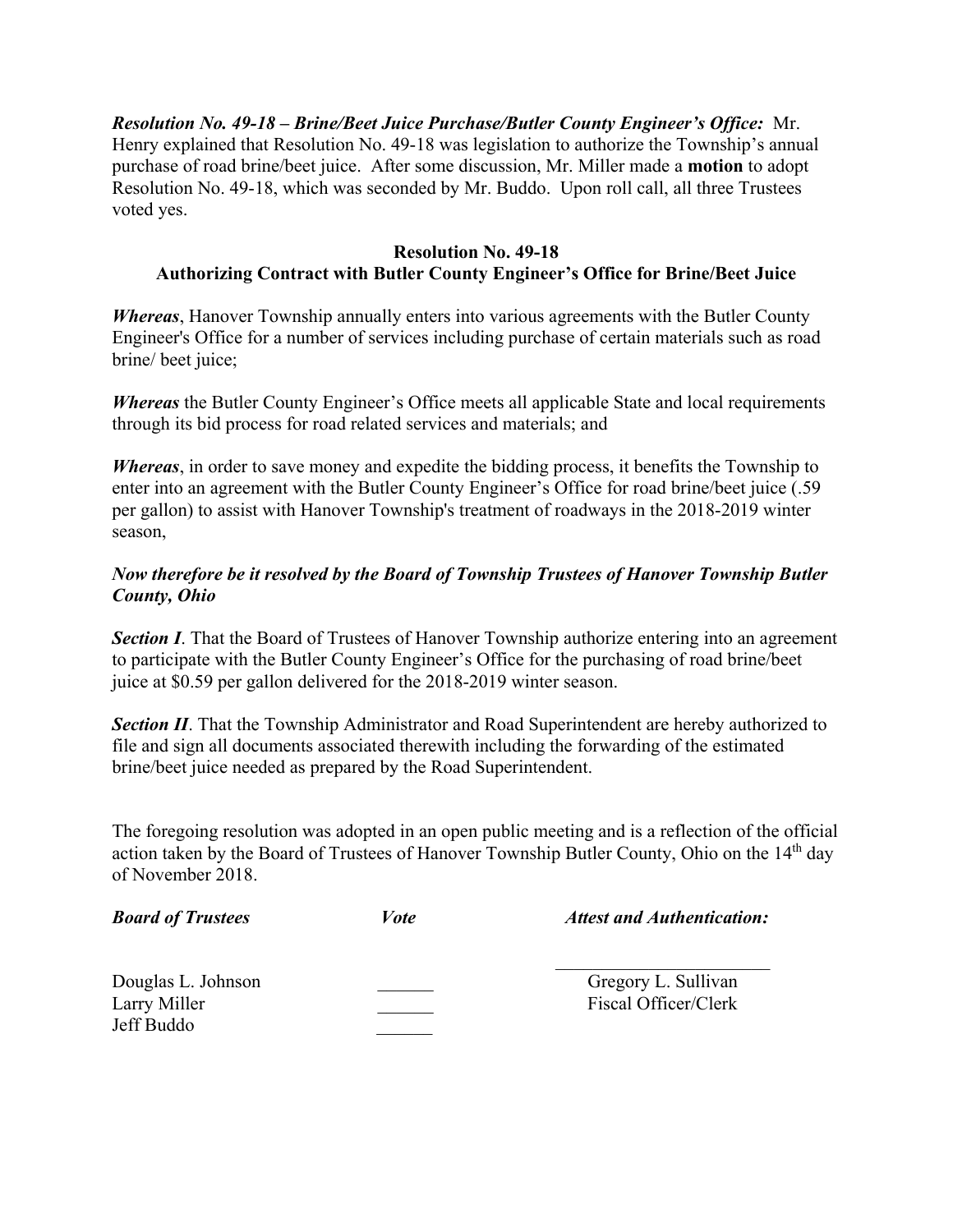*Resolution No. 50-18 – Renewal Request Electric Aggregation Permit:* Mr. Henry explained that it was time for the Township to renew its permit from the Ohio Public Utilities Commission for electric aggregation and Resolution No. 50-18 was legislation to authorize the Township's renewal application. After some discussion, Mr. Buddo made a **motion** to adopt Resolution No. 50-18, which was seconded by Mr. Miller. Upon roll call, all three Trustees voted yes.

## **Resolution No. 50-18**

# **Approving a Renewal Request for Electrical Governmental Aggregation Permit through the Ohio Public Utilities Commission to serve the Residents of Hanover Township**

*Whereas*, Hanover Township has worked with Energy Alliance to secure the best options for providing cost efficient electrical services to Hanover Township residents; and

*Whereas*, Hanover Township was approved to provide electrical services to qualified residents as authorized by the Ohio Public Utilities Commission through Certificate #17-1132E (1); and

*Whereas*, Hanover Township entered into an agreement with Dynegy Energy Services, LLC in February 2017 to provide cost effective electrical service rates to residents;

*Whereas*, Hanover Township wishes to continue electric aggregation to serve the best interests of the Township.

## *Be it resolved by the Board of Township Trustees of Hanover Township Butler County, Ohio*

*Section I*. Resolution No. 50-18 is hereby approved authorizing and approving a renewal application for Electric Governmental Aggregation through the Ohio Public Utilities Commission.

**Section II**. That the Township Administrator is authorized to sign and execute all documents related thereto including any required Affidavits and continue the relationship with Dynegy and Energy Alliance.

**Section III.** That this Resolution and signed agreement for services is to be forwarded to the Ohio Public Utilities Commission as soon as practicable.

The foregoing resolution was adopted in an open public meeting and is a reflection of the official action taken by the Board of Trustees of Hanover Township Butler County, Ohio on the 14th day of November 2018.

| <b>Board of Trustees</b>                         | <i>Vote</i> | <b>Attest and Authentication:</b>           |
|--------------------------------------------------|-------------|---------------------------------------------|
| Douglas L. Johnson<br>Larry Miller<br>Jeff Buddo |             | Gregory L. Sullivan<br>Fiscal Officer/Clerk |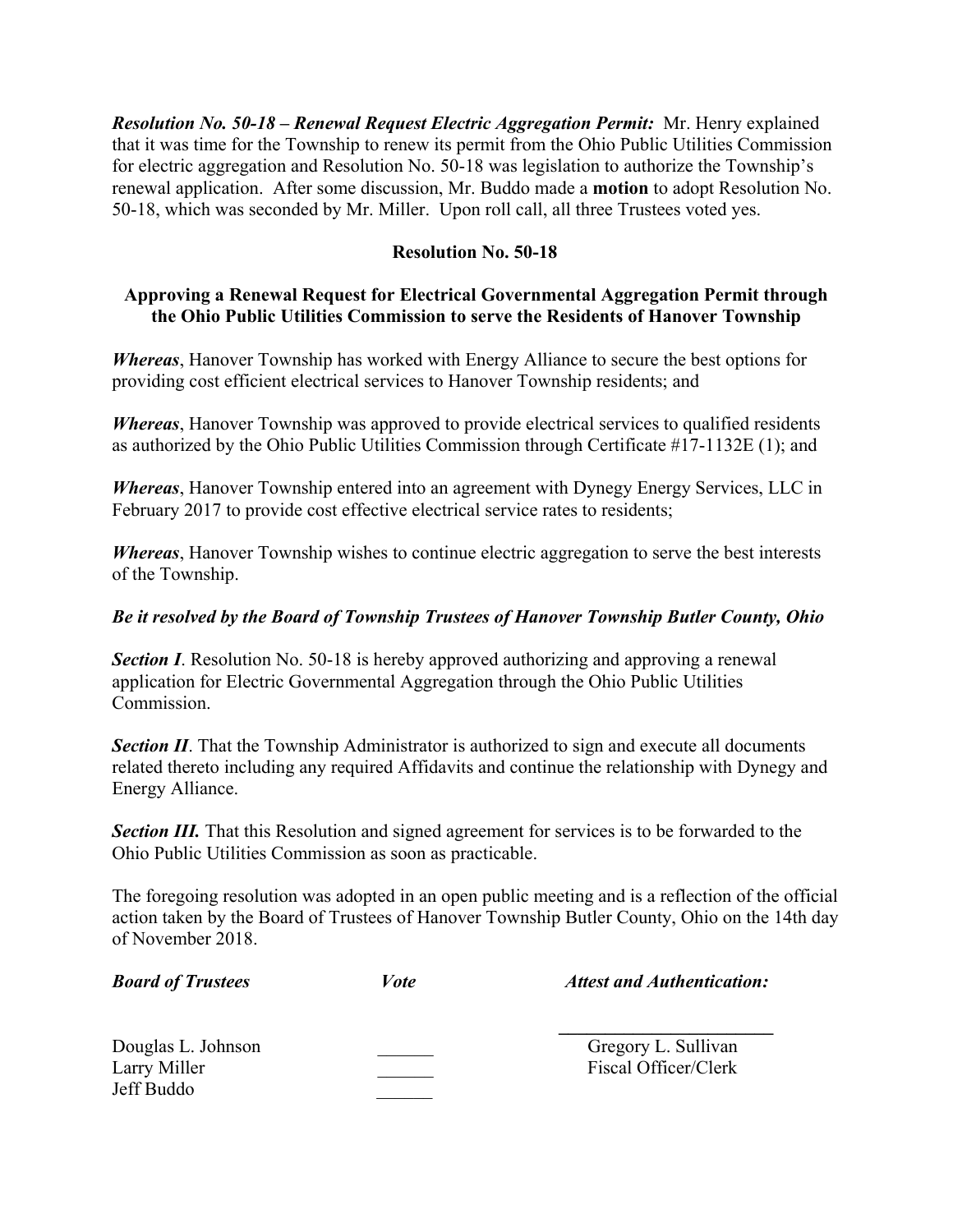*Records Commission Meeting – December 12, 2018 5:30PM*: Mr. Henry requested that the minutes reflect that in order to meet statutory requirements and approve new direction of storage/destruction of records, a Records Commission meeting will be held on *December 12, 2018 at 5:30PM*. Required participants are the Board President and the Fiscal Officer. The Administrator will present the agenda and issues necessary to cover.

*Motion – Approve 2019 Meeting and Event Calendar:* Based upon prior schedules and recommendations for meetings and special events, the Administration recommended the 2019 schedule be adopted subject to changes that may be necessary to address scheduling conflicts or trainings. Mr. Henry referred the Board members to the recommended schedule in their meeting packets. Mr. Buddo requested that the February meeting date be changed to February 20. Mr. Miller made a **motion** to approve the 2019 Schedule of Meetings and Events for Hanover Township as amended by Mr. Buddo's request. The motion was seconded by Mr. Buddo. After additional discussion, the Fiscal Officer called the roll and all three Trustees voted yes.

*Consideration – Volunteer and Employee Appreciation Holiday Function:* Mr. Henry explained that the Board of Trustees decides on annual basis whether to express appreciation for service by community volunteers and employees for the year. In order to hold such a recognition in 2018, it is necessary for the Board to decide whether to proceed or not in order to set up a program. Mr. Henry recommended that Saturday December 15, 2018 be set aside for a program at the Community Center should the Board decide to proceed. Expenses would include food, recognition items, soft drinks and miscellaneous items (such as table cloths) for the event as well as suspension of the policy for the Community Center regarding alcohol for that date only. Mr. Henry noted it appeared costs would be similar to what was expended the last two years after sponsor donations are considered. A **motion** was made by Mr. Buddo, seconded by Mr. Miller, to approve payment for expenses associated with the 2018 Volunteer and Employee Appreciation/Recognition Holiday Function to thank volunteers and employees at an amount not to exceed \$1,200.00 as well as to suspend the policy for the Community Center regarding alcohol for the same date. After additional discussion, the Fiscal Officer called the roll and all three Trustees voted yes.

*Liquor License Fees (Two Businesses) – Information for the Record:* Mr. Henry reported for the record that the Township received notification of liquor licensing fees distribution to the Township from the Ohio Division of Liquor Control. Mr. Miller made a motion, seconded by Mr. Buddo, to accept for the record the notification from the Ohio Division of Liquor Control. A roll call vote was taken, and all three Trustees voted yes.

*Motion – Transfer of Funds:* Mr. Henry reported that Millville Cemetery burials have been significantly lower than in the past few years. As such revenue generation is lower and the Cemetery fund requires a transfer to balance out for the rest of the year. After consultation with the Fiscal Officer, it is recommended by the Administration that a fund transfer be approved allowing for the transfer of \$35,000 from General Fund 1000 to Cemetery Fund 2041.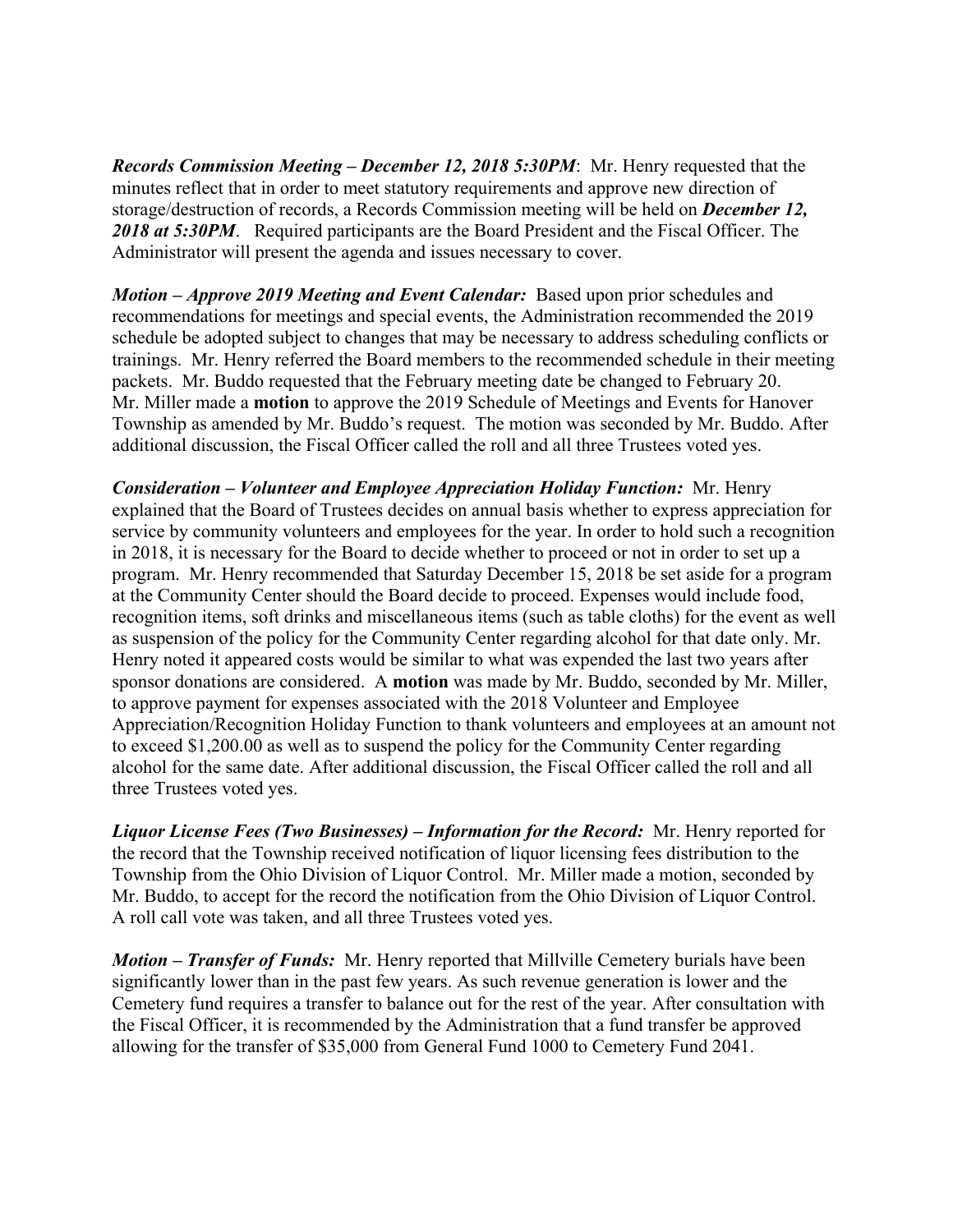Mr. Miller made a **motion** to approve the transfer of funds totaling \$35,000.00 from General Fund 1000 to Cemetery Fund 2041. Motion was seconded by Mr. Buddo. After discussion, the Fiscal Officer called the roll and all three Trustees voted yes.

*Resolution No. 51-18 – Then and Now Issues:* Mr. Henry explained this resolution was routine "then and now" housekeeping legislation required by the State Auditor. After some discussion, Mr. Buddo made a **motion** to adopt Resolution No. 51-18, which was seconded by Mr. Miller. Upon roll call, all three Trustees voted yes.

# **Resolution No. 51-18**

# **Approving Purchase Orders and Subsequent Expenditures Provided Under the "Then and Now" Process as Recommended by the Fiscal Officer**

*Whereas*, the Fiscal Officer reported on recent "Then and Now" activity and in particular actions associated with payments; and

*Whereas*, the Fiscal Officer recommends that payment associated therewith be authorized through a "Then and Now" Purchase Order (amounts over \$3,000.00) officially approved by the Board and payment made accordingly; and

*Whereas*, the Board of Trustees concurs with the recommendation of the Fiscal Officer,

## *Be it resolved by the Board of Trustees of Hanover Township Butler County, Ohio*

**Section I.** That to promote sound and efficient fiscal operations for the Township, the following items are hereby approved:

# **A) \$111,727.70: (Fund 2021) For Strawser Construction, Inc (Black Mat- Road Program) B) \$40,000.00: (Fund 2031) For Miller Mason Paving Co. (Chip Seal- Road Program) C)\$45,198.26: (Fund 2231) For Miller Mason Paving Co. (Chip Seal- Road Program)**

**Section II**. That the Fiscal Officer is authorized to take all necessary steps to process said expenditures and provide payment accordingly.

The foregoing resolution was adopted in an open public meeting and is a reflection of the official action taken by the Board of Trustees of Hanover Township Butler County, Ohio on the 14th day of November 2018.

| <b>Board of Trustees</b>           | <i>Vote</i> | <b>Attest and Authentication:</b>           |
|------------------------------------|-------------|---------------------------------------------|
| Douglas L. Johnson<br>Larry Miller |             | Gregory L. Sullivan<br>Fiscal Officer/Clerk |

Jeff Buddo